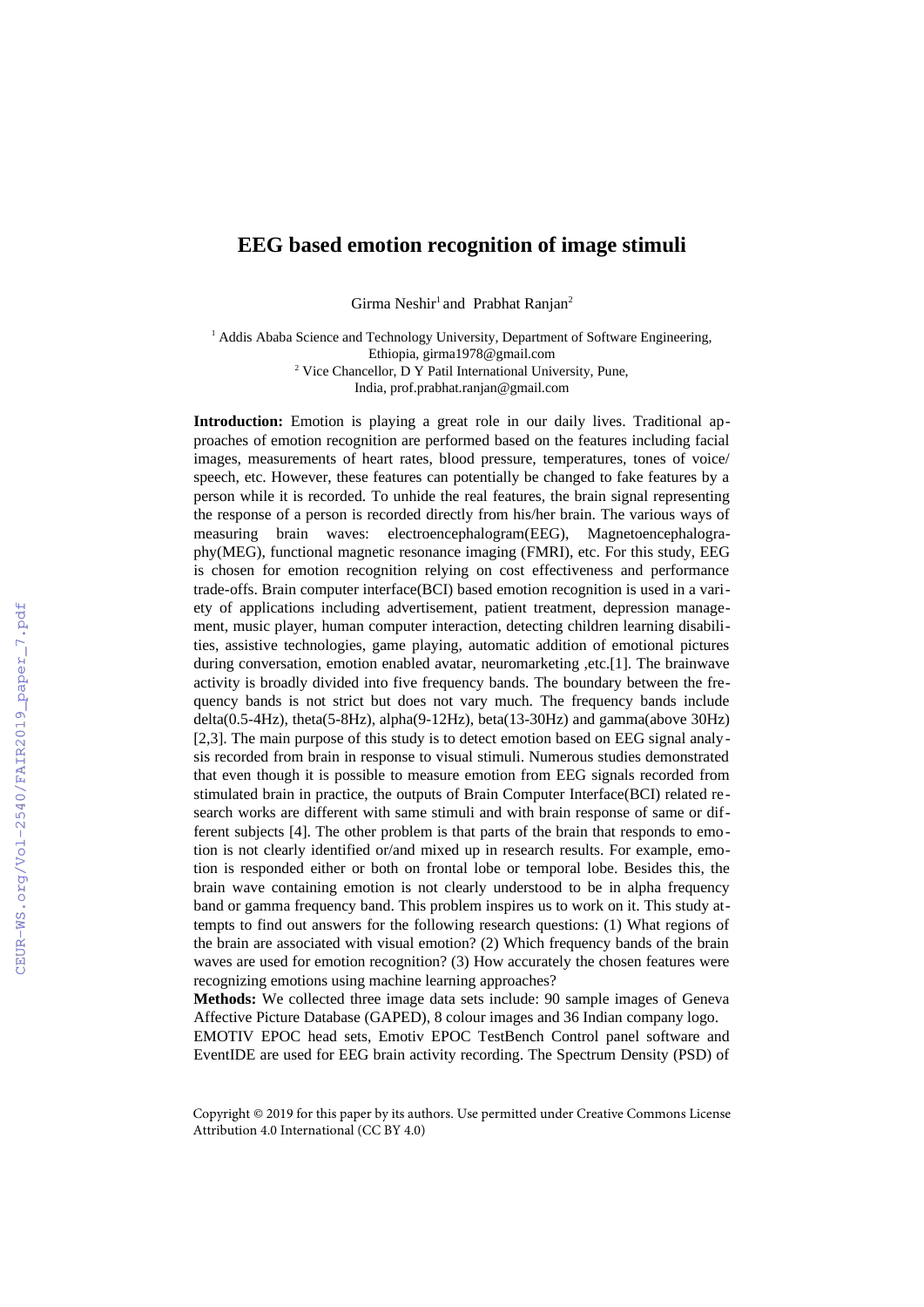all 14 channels along with five frequency bands including: theta, alpha, low\_beta, high\_beta and gamma frequency bands are measured. A total of 70 channels are recorded for each of 11 subjects(person) samples for each of the three image data sets. These bands are filtered. The proposed approach consists of six stages: image stimulus presentation, subjects, EEG signal recordings, signal filtering, feature extraction and classification. See Fig. 1 of Appendix. For pre-processing and building machine learning models, weka software environment is used.

**Results**: To answer research question one and two, the top ranked features for each subject are extracted using Relief algorithm in [5]. The brain frequency bands where it has top ranked features are counted for each subject. On the basis of this, 37.5% of the subjects responded to emotional images with alpha brain waves. Alpha waves is dominant feature which carries the most of all brain waves. The brain frequency bands and the channel numbers are counted in each of the three experiments on the three data sets. With similar approach, we empirically observed that the frontal lobe of human brain is more responsible for emotional function than other parts of cerebral cortex. We split the filtered data into train and test sets. We trained the most popular supervised machine learning (Bayesian Network, J48(decision tree), Adaboost(meta learner) and Random forest). After fine tuning the parameters of the selected machine learning models, the performances of these models are tested on test sets. The intention is to use these machine learning models to predict the emotion type (positive/negative) in response to the presented stimuli using test sets. The performance of these models are tested. For the three data sets, the average accuracy of machine learning algorithms (i.e. J48, Bayes Net, Adaboost and Random Forest) is 78.86, 74.76, 77.82 and 82.46, respectively. For more detail, see Table 1 of Appendix.

**Conclusions**: For feature selection, we used relief algorithm along with ranking algorithm. Because this feature evaluation algorithm is more appropriate for recognizing relevant features from irrelevant feature that may cause degrading the performance of machine learning algorithm. In this study, we tried to address three key issues. First, we empirically identified the brain regions which are more responsible for emotion. On the basis of feature evaluation result, frontal lobe is more emotionally informative than other regions of the brain. Second, alpha frequency bands are more discriminator than other brain frequency waves for emotion recognition.

In addition, this study attempts to develop an EEG based Emotion recognition of image stimuli. It is constrained by a number of challenges dominantly lack of quality in the recording of EEG data. The level of attention of subjects, the variability arise in multiple session, the variability caused by muscle movement, the variability due to machine noise, differing physiology of subjects, differ cognitive patterns and differing behavior of subjects [4]. We achieved encouraging results. The EEG based approach is tested for logo color preference detection in the context of neuromarketing. The results empirically demonstrated detection of the favorite color preferences of the customers in response to the logo color of an organization or service. For interested re searchers, we recommend to work on EEG based researches in the areas of neuromarketing, TV ads evaluation, product branding, product preferences, disability treatment, stress management, just to name a few.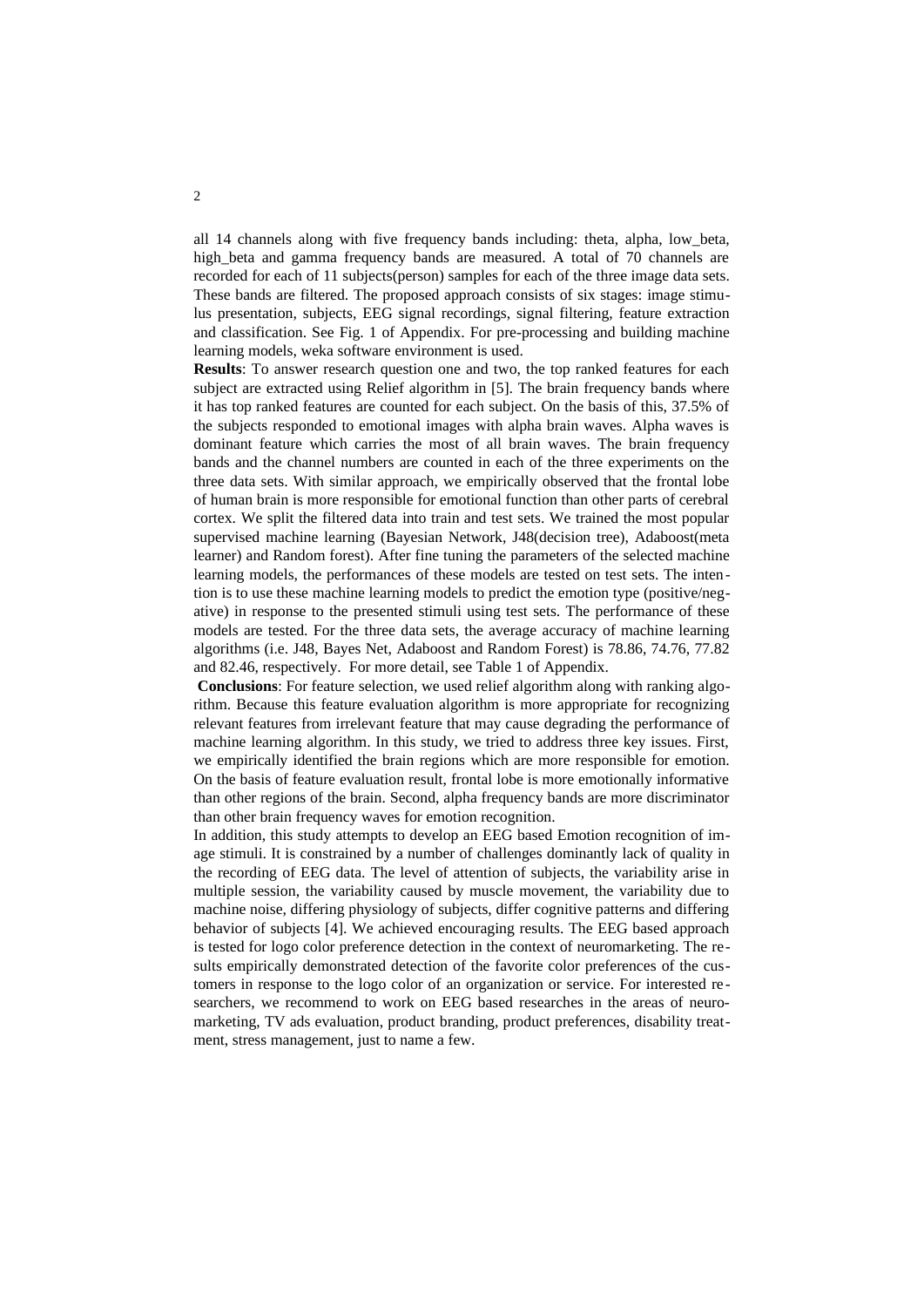## **References**

- 1. Y. Liu, O. Sourina, and M. K. Nguyen, "Real-time eeg-based emotion recognition and its applications," in Transactions on computational science XII, pp. 256–277, Springer, 2011.
- 2. M. Hedda Šola, "Neuromarketing–science and practice," FIP-Financije i pravo, vol. 1, no. 1, pp. 25–34, 2013.
- 3. "Neuromarketing india." http://neuromarketing-india.blogspot.com/, 2014.
- 4. J. M. Williams, "Deep learning and transfer learning in the classification of eeg signals," 2017.
- 5. S. F. Rosario, K. Thangadurai, et al., "Relief: feature selection approach," International journal of innovative research and development, vol. 4, no. 11, pp. 218–224, 2015.